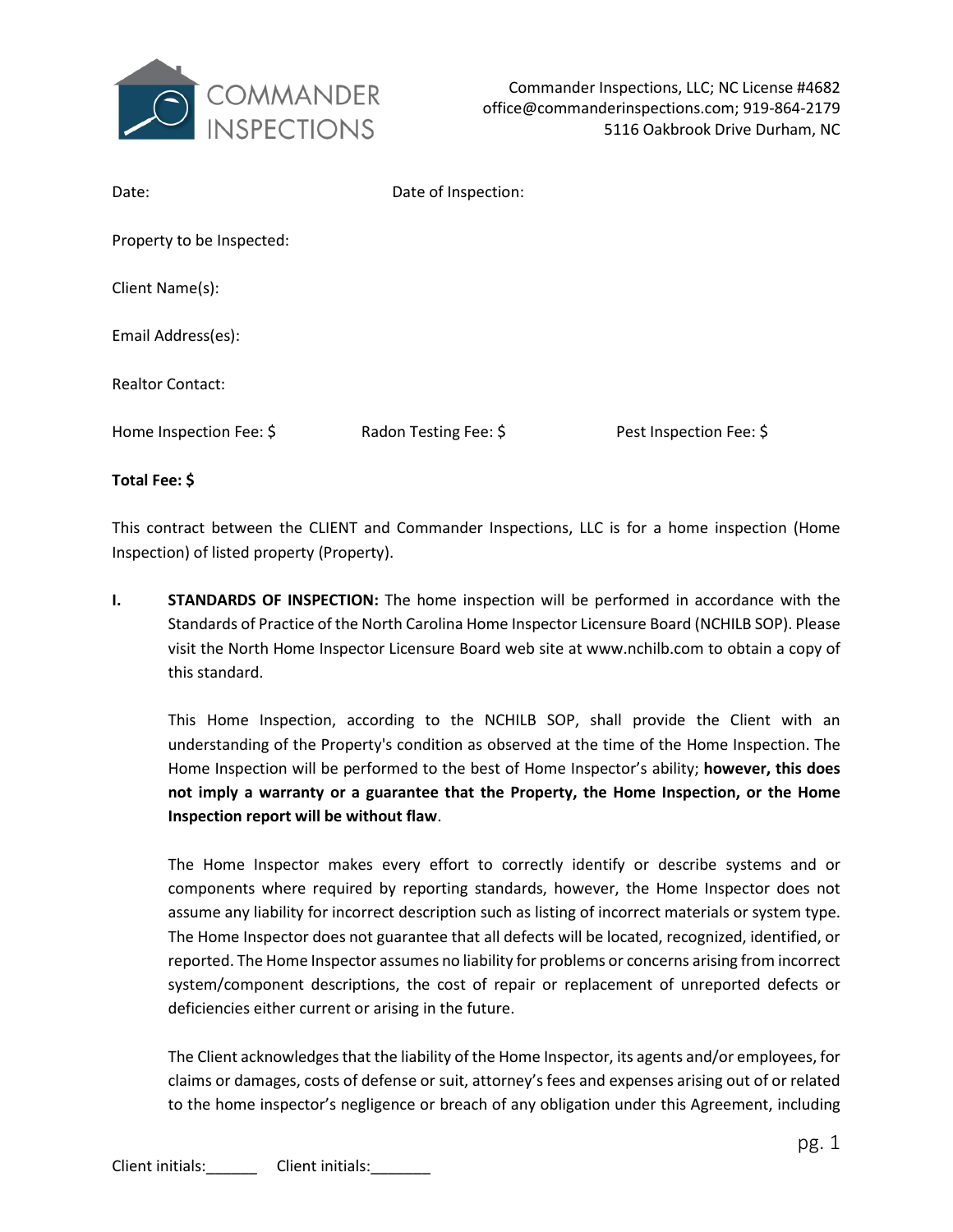

errors and omissions in the inspection or the report, shall be limited to liquidated damages in an amount equal to the fee paid to the Home Inspector for the Home Inspection (Inspection Fee).

The Client acknowledges that liability be limited to one year from the inspection date and that the liquidated damages described above shall be the exclusive remedy for said liability. The Client waives any claim for consequential, exemplary, special, or incidental damages or for the loss of the use of the Property. This aforementioned remedy for damages shall be exclusive even if the Client has been advised of the possibility of other such damages.

- **II. PURPOSE AND SCOPE:** The purpose of the Home Inspection is to provide the Client with a better understanding of the property's condition as observed at the time of the Home Inspection. The Home Inspection is a non-invasive, limited inspection of the home. The home inspection report contains information concerning systems or components found not to function as intended or in need of further evaluation and repair at the time of the home inspection, however, does not predict future conditions or failures. It is the Client's responsibility to read the complete inspection report and follow up with further investigation and repairs prior to the purchase of the home.
- **III. LIMITATIONS AND EXCLUSIONS:** The Client acknowledges that the following is a brief list of items that are beyond the scope of this Home Inspection, acknowledges that an additional list is available for review within the NCHILB SOP: building code verification, load bearing alignments, heating and air conditioning sizing, availability of repair parts, availability of refrigerates, identification of refrigerate types, energy efficiency, suitability for intended use, any detached buildings, garden walls, driveway retaining walls, wood burning insert stoves, water softening systems, wells, septic systems, floor /wall coverings, conditions of materials covered during remodeling or upgrades, cosmetic defects, paint conditions, pet odors, mold, mildew, asbestos, rodents, bats, insects, sanitary conditions, abandoned wells, abandoned fuel storage, buried fuel tanks, failed hermetic window seals, window air conditioning units, central vacuum systems, hot tubs, spas, saunas, swimming pools, electrical systems for spas/hot tubs/pools, playground equipment, sprinkler systems, underground utilities such as electrical and plumbing, antennae, tool sheds, phone lines, cable lines, irrigation systems, portable heating or cooling equipment, chimney flue liners, washing machine drains, dryer ducts, tub/sink overflow drains, refrigeration appliances, building components behind/under dishwashers, refrigeration and laundry appliances; intercom systems, alarm systems, mineral deposits/surface chips/scratches to plumbing fixtures, and driveway surfaces. The scope of the inspection of retaining walls will be with respect only to their effect on the immediate condition of the foundation of the home and will be limited to walls under four feet in height. The Client should consult an engineering professional for all properties with retaining walls located more than four feet from the foundation of the home and or retaining walls four feet or greater in height.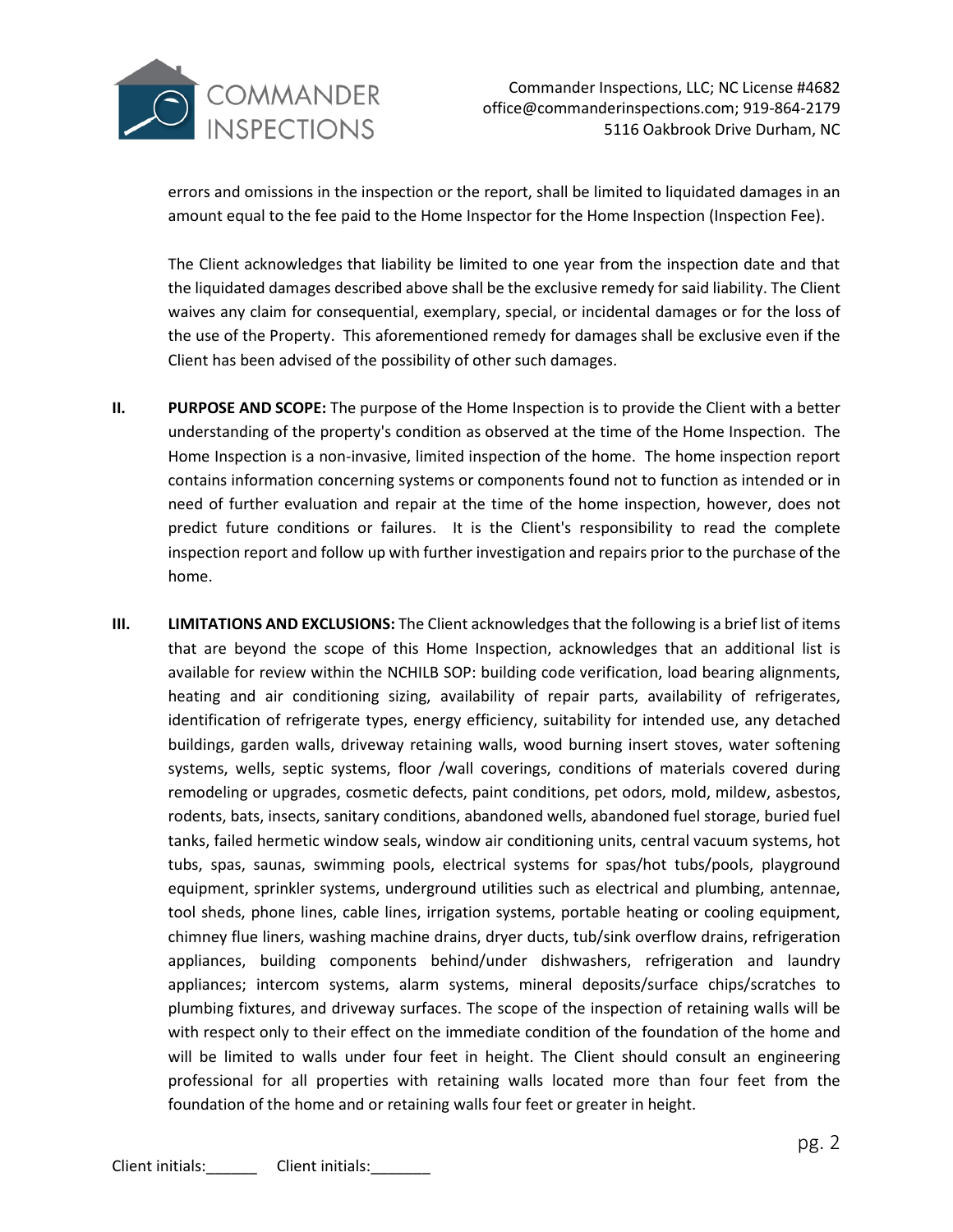

Commander Inspections, LLC; NC License #4682 office@commanderinspections.com; 919-864-2179 5116 Oakbrook Drive Durham, NC

The Client acknowledges that a Home Inspector cannot identify problems or conditions that are out of view or have been purposefully covered up. The Home Inspection does not include lifting carpets, looking behind vinyl or other siding materials, removing ceiling panels, removing insulation, removing vapor barriers, moving furniture, moving personal items, moving refrigerators, moving laundry appliances, disassembling HVAC systems for inspection of heat exchangers, coils, fans, or of interior duct surfaces. Inspectors are not required to report on the following: life expectancy of any component or system; the causes of the need for a repair; the extent of the defect, methods, materials, and costs of corrections; the suitability of the property for any specialized use; identification of water and or sewer as private or public; compliance or non-compliance with codes, ordinances, statutes, regulatory requirements or restrictions; the market value of the property or its marketability; the advisability or inadvisability of purchase of the property; any component or system that was not inspected, the presence or absence of pests such as wood damaging organisms, rodents, or insects; or items not permanently installed.

The Client acknowledges that the Home Inspector will not: Enter any area or perform any procedure that may damage the Property or its components or be dangerous to or adversely affect the health or safety of the home inspector or other persons; Operate any system or component that is shut down or otherwise inoperable; Operate any system or component that does not respond to normal operating controls; Move personal items, panels, furniture, equipment, plant life, soil, snow, ice, or debris that obstructs access or visibility; Determine the effectiveness of any system installed to control or remove suspected hazardous substances such as radon, air pollution, and or mold; Predict future condition, including seasonal water penetration; failure of components; Project operating costs of components; Inspect special equipment or accessories that are not listed as components to be inspected in the SOP; Disturb insulation, except as required in Rule .1114 of the NCHILB SOP when hazardous conditions are not present.

Health and other environmental issues are beyond of the scope of the Home Inspection. This exclusion includes but is not limited to: determining the presence or absence or necessity to remove any suspected adverse environmental condition or hazardous substance, including mold, toxins, carcinogens, asbestos, noise, radon, and contaminants in the building or in soil, water, and air. The home inspector only considers fungal growths such as mold as a sign of water penetration or condensation related to potential harm to required inspected system and components of the house. The home inspector does not determine if fungal growths such as mold should be removed or cleaned from any surface, system, or component. If the Client has concerns related to the environmental health of the home or the presence of fungal growths such as mold, or any other undesirable substance, an industrial hygienist should be consulted to conduct an environmental inspection prior to purchasing the home.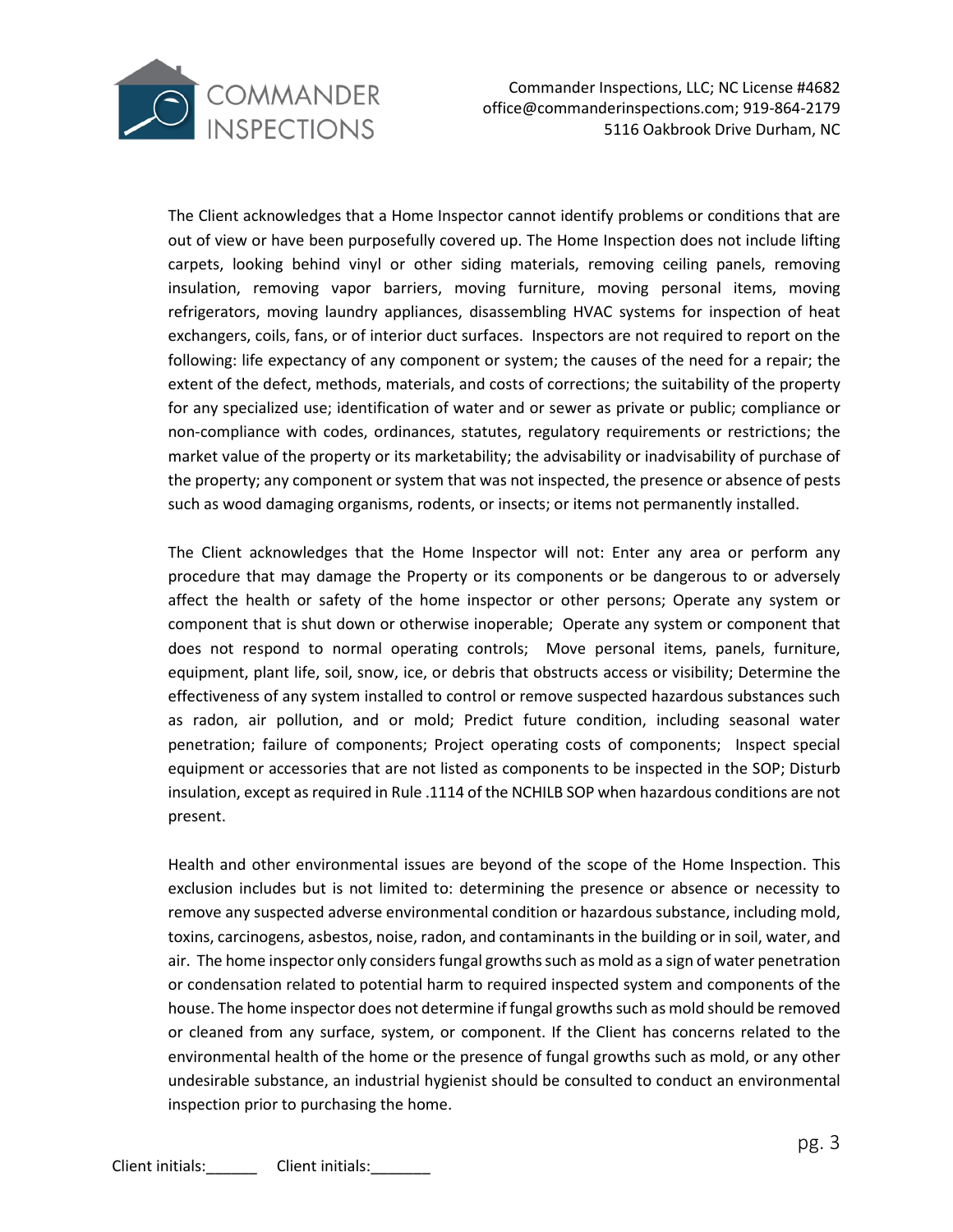

The majority of the structure and systems/components of a home are hidden from view. An absolute complete inspection would only be possible through destructive or invasive investigation; if this type of inspection is desired or needed an engineering company specializing in construction defects should be consulted. The owner and the builder have the responsibility of disclosure. It is recommended that the Client directly ask for disclosure related to past occurrences that presented defects, major repairs that have taken place, history of harmful water penetration, and known problems or construction errors prior to purchase. The inspection of a new, recently remodeled, remodeled for intent to sale, or vacant home should be considered as incomplete or preliminary until system loads are applied, and a second inspection in 6 to 12 months is recommended.

- **IV. ATTENDANCE OF CLIENT:** The Client may attend the Home Inspection as it is performed by the Inspector. However, Client assumes all risk involved with attending said Home Inspection and shall hold Home Inspector harmless for any injuries which befall the Client during the Home Inspection. Client shall not follow Home Inspector into attics, crawl spaces, onto roof surfaces, or any utility areas.
- **V. CONFIDENTIALITY:** The content of your report is confidential and shall not be disclosed to any other party without your express written approval and authorization.
- **VI. REPORT:** The Client acknowledges that the Home Inspector reserves to right to amend the report to correct typographical or other errors. This contract covers the original report, any amendments and any addendums to the report, including re-check inspections that occur within 90 days of the original inspection when applicable. The inspection report is the property of the home inspector and may not be published/posted on the internet in any manner for any usage except report delivery at time of the transaction. The home inspection report is to be provided after payment and within 3 business days. The report cannot be sold, published, posted, or transferred by the Client. If the Client has reason to believe that there is an omission, typographical error, error or deficiency in the inspection or in the report, he or she must notify the Home Inspector in writing within 30 days of the delivery of the report, and make the property available for re-inspection by the Home Inspector or an expert of the Home Inspector's choice. Repairs or property modification must not be made prior to re-inspection. As described previously, the Home Inspector shall not be held liable for more than the Inspection Fee that was charged even in the event of violation or breach of the contract.
- **VII. ARBITRATION:** The Home Inspector may choose to return the Inspection Fee as a final settlement in the event of a dispute. In the event that the Home Inspector decides not to return the